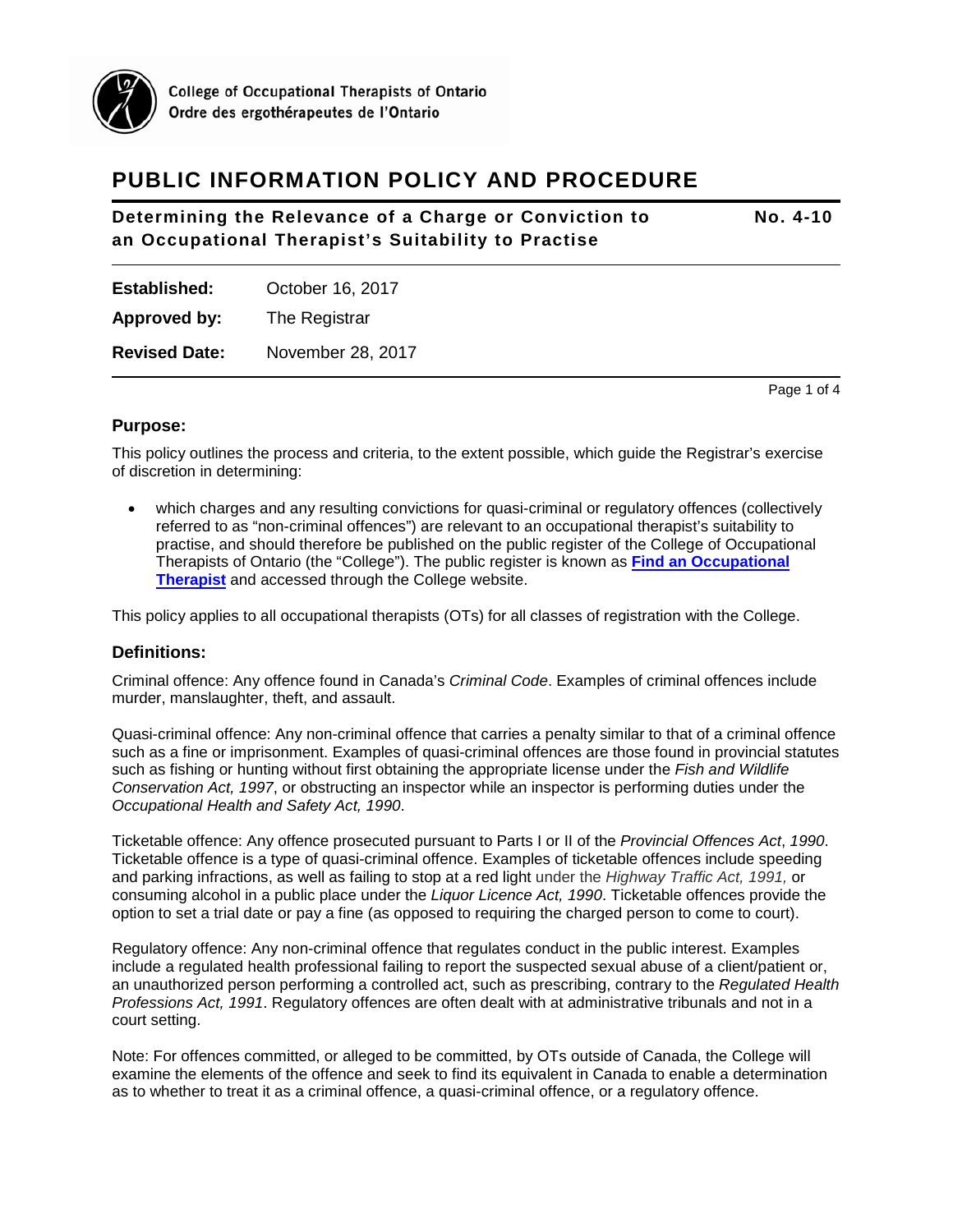OTs are not required to report charges or convictions for ticketable offences to the College.

## **Principles:**

One of the ways the College ensures that it is accountable to the clients, families of clients, government and general public it serves to protect, is by being transparent. Transparency means being open about College processes and the reasons behind them, and providing as much information as possible about the OTs the College regulates. Transparency helps the people the College protects understand and be confident in the work the College does, and to use that understanding to make informed decisions about their health care providers.

At least five of the eight principles of transparency developed by the Advisory Group for Regulatory Excellence and adopted by the College apply to determining if information about non-criminal offence charges and convictions is relevant to an OT's suitability to practise, and should be published on the College website. Those principles are:

- 1. The mandate of regulators is public protection and safety. The public needs access to appropriate information in order to trust that this system of self-regulation works effectively.
- 2. Providing more information to the public has benefits, including improved patient choice and increased accountability for regulators.
- 3. Any information provided should enhance the public's ability to make decisions or hold the regulator accountable. The information needs to be relevant, credible and accurate.
- 6. Transparency discussions should balance the principles of public protection and accountability, with fairness and privacy.
- 7. The greater the potential risk to the public, the more important transparency becomes.

The full text of these **[transparency principles](https://www.coto.org/about/transparency#eight)** is accessible on the College's website.

## **Criteria**

The Registrar will determine relevance to suitability to practise by considering the following factors or criteria:

- i. The nature of the offence;
- ii. The seriousness of the offence;
- iii. Whether the offence occurred while practising the profession;
- iv. Whether the conduct could reasonably be seen to tarnish the reputation of the profession or bring disgrace and dishonour to it;
- v. Whether the offence put one or more individuals, whether or not they are clients of the OT, at risk of physical, mental, financial or other harm;
- vi. Whether the offence caused harm to an individual;
- vii. Whether the offence involves disregard for the safety of the public;
- viii. Whether the conduct appears to have been intentional or unintentional;
- ix. Whether the offence is part of a pattern of behaviour or an isolated event;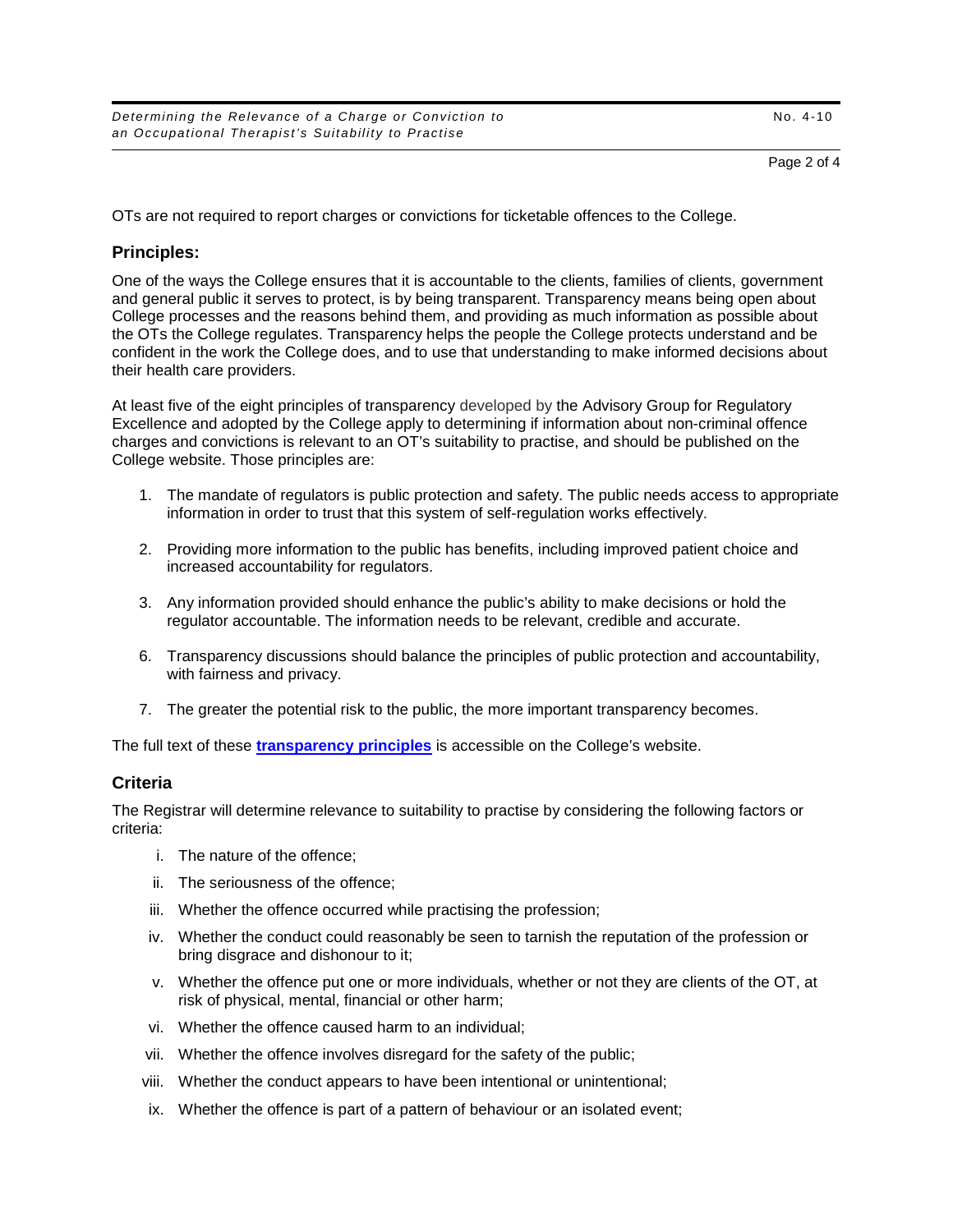*Determining the Relevance of a Charge or Conviction to* No. 4-10 *an Occupational Therapist's Suitability to Practise*

#### Page 3 of 4

- x. Whether the offence can be seen to present a risk to people in the practice setting of the OT; and/or
- xi. Whether the offence suggests discrimination, disregard or disrespect for people based on a ground protected by the Human Rights Code (race, colour, ancestry, creed (religion), place of origin, ethnic origin, citizenship, sex (including pregnancy, gender identity), sexual orientation, age, marital status, family status, disability, receipt of public assistance).

There may be other factors not listed here that may be considered by the Registrar in individual circumstances.

The circumstances of each case, and the criteria considered by the Registrar to be relevant in each case, will be considered to determine relevance of the offence to suitability to practise.

When determining whether the charge or conviction for a non-criminal offence is relevant to an OT's suitability to practise, if the information raises no apparent concerns, the Registrar may determine that the information will not be published on Find an Occupational Therapist. In circumstances where it is not clear whether or not the information should be posted on Find an Occupational Therapist, the Registrar will seek advice as appropriate by, for example, consulting with legal counsel and/or other health profession Colleges.

#### **Procedure:**

If the Registrar determines that information about a charge or conviction for a non-criminal offence is relevant to an OT's suitability to practise, a summary of that information will be posted on the OT's profile on Find an Occupational Therapist. Recognizing that an important premise of our legal system is that individuals are innocent until proven guilty, the College will include a notation to the effect that in all cases a charge may be withdrawn by the police or an individual may be found not guilty in a court proceeding.

It is unlikely that information published by the College regarding charges or convictions would or could identify victims or alleged victims or other individuals. However, in appropriate cases, information may not be published if it would or could identify a third party, or a victim, particularly a victim of abuse, including sexual abuse. In such cases, as much information as possible will be published in order to maintain transparency but without infringing on the privacy of others.

#### **Applicable Legislation:**

This policy applies to part 17 of the College bylaws and specifically, subsections 17.01.1(q) and (w) which provide that the following information will be made publicly available on Find an Occupational Therapist:

17.01.1(q) details of any finding of guilt made by a court or other lawful authority (unless it has been reversed on appeal or judicial review) made on or after January 1, 2016, in respect of:

i. a criminal offence;

ii. any offence relating to the prescribing, compounding, dispensing, selling, or administering of drugs; or

iii. any offence **relevant to the [occupational therapist's] suitability to practise** occupational therapy.

17.01.1(w) A summary of any currently existing charges against [an occupational therapist], commenced on or after November 1, 2017, of which the College is aware, in respect of any